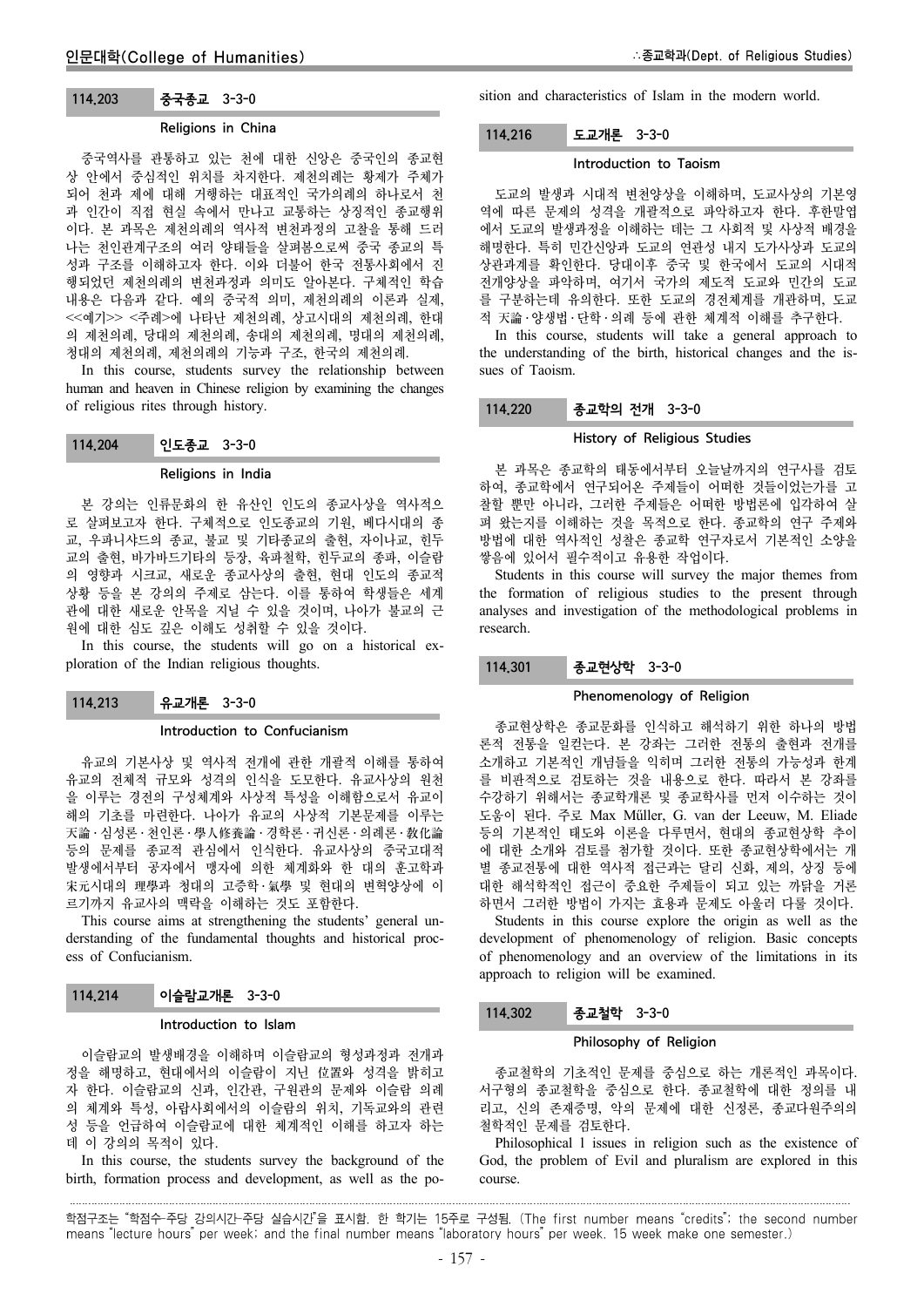# 114.306 종교인류학 3-3-0

# Anthropology of Religion

종교에 대한 인류학적 연구의 흐름을 개관하고 대표적인 연구 성과를 선택하여 정리한다. 이를 통해 종교에 대한 인류학적 연구 의 성과를 비판적으로 검토하고 종교연구에 대한 나름의 관점을 가질 수 있도록 한다.

A survey of the history and main issues in the anthropology of religion are conducted in this course.

# 114.307 종교사회학 3-3-0

## Sociology of Religion

공동체로서의 종교의 의미를 고전적 이론들과 현대적 재해석들 을 중심으로 체계적으로 연구 검토한다. 종교사회학적 기본 관점 들과 의미 및 연구방법, 종교측정론, 종교조직론, 종교전문인론, 종 교변동론, 종교주변공동체론 등에 초점을 두어 사회적 맥락의 종 교이해들을 시도한다.

This course addresses the meaning of religion in society, as well as basic themes and methodologies to understand religion in a sociological context.

114.308 한국민속종교 3-3-0

#### Korean Folk-Religion

민간에 전승되어 온 한국 민속종교의 다양한 양상 및 특징을 기존의 연구 성과를 통해 살펴보고, 현장조사 및 시청각 자료를 통해 살아있는 모습을 관찰함으로써 한국 민속 종교의 종교적 성 격 및 한국문화 속에서의 위상을 올바르게 이해하고자 한다. 한국 민속 종교의 중심적인 위치를 차지하고 있고 현재에도 활발하게 행해지고 있는 한국의 무속을 중심으로 강의를 진행한다.

The purpose of this class is to understand the religious characteristics and diverse forms of Korean folk religions which have been practiced as a way of life in Korea. The course will place its main focus on Shamanism, which is still practiced by many Koreans.

114.310 종교심리학 3-3-0

### Psychology of Religion

본 강의는 종교심리학의 일반적인 개괄을 이론적인 측면에서 살피는데 목적을 둔다. 특히 종교심리 또는 종교경험을 주로 연구 한 사상가들의 이론들을 주제별로 접근한다. 그리고 종교심리학 이론들이 종교학 이론을 발전시켜 나가는 데에 어떤 도움을 줄 수 있는지에 대해서도 고찰한다. 구체적인 학습내용은 다음과 같다. 첫째 종교심리학의 태동에 관한 역사적이고 지역적인 연구, 둘째 생물학적인 관점에서 접근한 종교심리 이론, 셋째 행동주의적인 관점에서 접근한 종교심리 이론, 넷째 실험심리학적인 관점에서 접근한 종교심리 이론, 다섯째 프로이드의 종교이론, 여섯째 포스 트 프로이드 학자들의 종교심리이론, 일곱째 융의 종교이론, 여덟 째 제임스의 종교경험이론, 아홉째 현상학적이고 해석학적인 종교 심리이론, 열째 인간주의적인 종교심리이론, 열한 번째 실존주의적 인 종교심리이론.

This course investigates how religious expressions are treated by major psychological theorists such as Freud, Jung, and James.

### Mythology

인식범주로서의 신화가 삶의 의미의 차원에서 상호 연계됨을

여러 문화권의 자료를 통해 살펴보고, 각 신화의 내용들과 비평들 을 각자 발표하면서 인간문화에 대한 새로운 안목을 갖는다.

This course studies myth in a variety of religious traditions. Through their studies, the students will attain a new perspective of knowledge.

# 114.318 한국기독교 3-3-0

### Christianity in Korea

본 과목의 목적은 학생들로 하여금 한국 전체인구의 1/4이 된 다는 기독교가 한국에 어떻게 전래, 수용되었으며, 기독교와 한국 전통문화와의 만남, 일제 시대 교회의 항일민족운동 그리고 해방 후 교회의 변화와 현재의 상황 등을 고찰케 함으로써 기독교에 대 해 바른 이해를 갖게 하며, 종교다원주의 사회에서 기독교의 위치 를 점검하려는 것이다. 구체적인 학습내용은 다음과 같다. 세계 교 회역사 개관, 천주교의 시작, 천주교의 특성, 천주교의 신학, 개신 교의 시작, 초기 개신교의 특성, 초기 개신교와 근대화, 기독교와 민족주의, 기독교와 사회주의, 일제 말기의 기독교, 해방후의 기독 교, 민중신학, 통일신학.

This course covers the development of Christianity in Korea from a historical perspective.

### 114.319 한국유교 3-3-0

# Confucianism in Korea

한국고유사상과 유교사상의 관계를 탐색하고, 중국유교사상과 한국유교사상의 차이점을 토대로 한국유교사상의 특징을 파악하며, 한국유교의 전개과정을 통하여 한국사상의 특징을 추출해 보는 과 목이다. 구체적인 학습내용은 다음과 같다. 단군신화의 철학적 해 석과 유학의 원형, 유학의 형성원리와 한국유학의 특징, 삼국시대 의 유학, 고려시대의 유학, 여말선초의 성리학과 한국적 전개, 수 양철학의 전개, 정치적 실천철학의 전개, 퇴계학과 수양철학의 완 성, 율곡학과 정치실천철학의 완성, 원융회통철학의 전개, 한국성 리학의 순기능, 한국성리학의 역기능과 그에 대한 도전.

In this course, the students will come to understand the core beliefs and the unique characteristics of Korean Confucianism. They will survey its development throughout various time periods.

# 114.320 비교종교학 3-3-0

### Comparative Study of Religions

종교학은 근대학문으로서 타문화와 타종교와의 만남을 통해 이 를 인식하기 시작함으로써 태동하였다. 따라서 종교학의 기본적 학문적 태도는 언제나 비교종교학이었다. 본 강좌는 비교적 연구 의 이러한 취지를 살려 다양한 종교전통들의 교리, 제도, 의례 등 을 비교하고, 이를 통해 각 종교들의 공통점과 차이점을 이해하는 것을 목적으로 한다. 이를 통하여 종교학도는 종교 간의 비교를 위한 기본지식과 학문적 기술을 습득하게 될 것이다.

This course offers a comparison of various religions. The students will examine the structures and rituals found in the different religious traditions, and come to understand their similarities and differences.

### 114.322\* 한국종교 3-3-0

#### Religions in Korea

한국종교사의 전체 흐름을 통일된 안목으로 파악하고, 그 개별 전통의 문제들과 각 세대의 특수 종교현상들을 한국종교사의 전체 적 흐름의 맥락에 근거하여 보다 균형 있는 이해를 위한 훈련을 하는데 이 강의의 목적이 있다. 이는 곧 한국정신의 전체적 흐름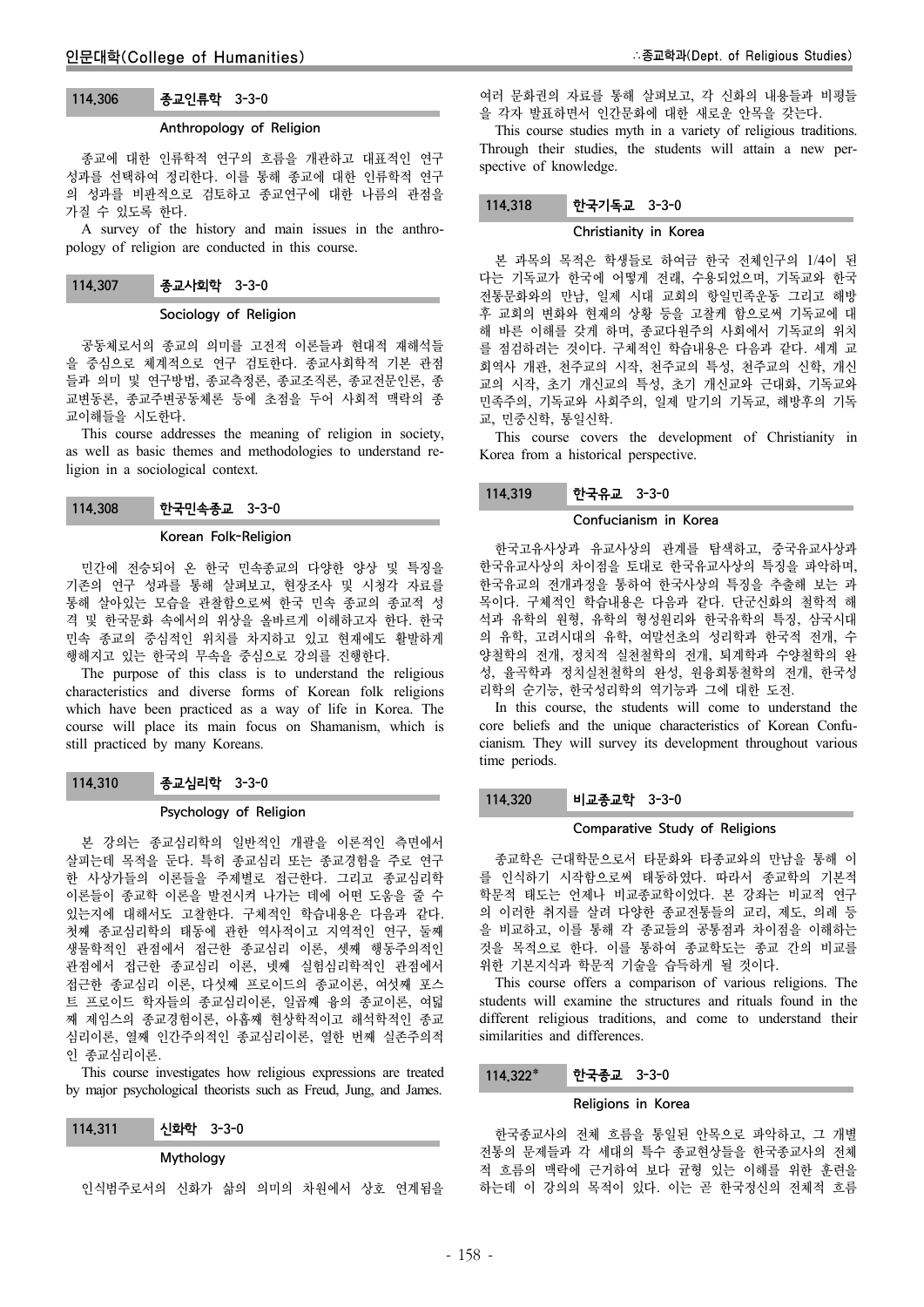에 대한 균형 있는 이해를 추구하는 것이기도 하다. 구체적인 학 습내용은 다음과 같다. 한국종교사의 개관, 상고의 종교사상, 삼국 시대의 종교, 고려시대의 종교, 조선시대의 종교, 기독교의 전파와 확장, 일제하 종교문화의 파괴, 현대 한국의 종교상황.

This course provides a balanced perspective on religious history of Korea, focusing on the overall flow of Korean religions as well as specific religious phenomena and traditions of each period. Topics to be discussed: overview on Korean religious history; religions of ancient times, the Three Kingdom period, the Goryeo and Joseon Dynasties; introduction and development of Christianity; destruction of religious culture during the colonial period; and religious situations in contemporary Korean society.

# 114.323 한국불교 3-3-0

### Buddhism in Korea

불교가 한반도에 전래된 후 삼국, 고려, 조선을 거쳐 어떻게 변 용되고 수용되었는가를 살핀다.

그 과정에 한국불교의 대표적인 인물 (원효, 지눌, 휴정 등)의 역할도 검토하지만, 주로 민간불교, 사회적 위치, 제도 등 양상을 통하여 한국불교의 특징을 모색한다.

This course will trace the historical development of Buddhism on the Korean peninsula, and explore how it changed over time. To achieve this, rather than looking at the great figures of the tradition (such as Wonhyo, Jinul, or Hyujeong), we will be investigating such factors as popular beliefs and practices, Buddhism's place in society, and its organization and functioning.

# 114.324 종교의례 3-3-0

#### Religious Rituals

이 과목은 인간의 몸을 통해 표현되는 종교경험을 다룬다. 인간 의 종교적 삶과 문화를 이해하는 데 있어, 관념적인 측면이나 사 회조직 및 제도적인 측면에 못지않게 행위적인 측면이 중요하다. 의례는 현실을 반영하는 모델인 동시에 이상을 지향하는 모델이기 도 하다. 따라서 의례연구를 통해 우리는 의례에 반영된 사회와 문화의 구조와 방식을 이해하게 되며, 동시에 의례를 통해 지향하 고 있는 인간과 사회의 가치와 이상을 확인하게 된다. 종교의례는 복합적인 실천체계로서, 종합적인 접근이 요망된다. 따라서 본 과 목은 각종 의례문화를 성찰할 수 있는 이론과 연구방법론을 종합 적으로 이해하고, 나아가 개별 종교의례의 상징, 구조, 기능, 의미 등을 통찰하고자 한다. 아울러 종교의례의 변동과 혼합, 그리고 새 로운 창출에 주목함으로써 의례문화의 역동성을 이해한다.

This course deals with the ritual dimension or, in other words, practical aspect of religion. "Ritual" includes all the various expressions of religious experiences via human body It is an important topic of religious studies together with theoretical or sociological/institutional aspects of religion Ritual reflects reality as the status quo and also implies human ideals. Ritual studies aim at finding out how socio-cultural structures and ethos are reflected in rituals and what the implied ideals are like. Religious rituals are complex systems of practices and thus need to be approach systematically. In this course, students will learn various methods and theories of ritual studies. They will also practice analyzing symbols, structures, functions and meanings of various religious ritual. This course will also deal with transformations, interactions and creation of rituals so as to understand the dynamics of ritual culture.

# 114.325 일본종교 3-3-0

### Religions in Japan

이 과목은 고대에서 현대에 이르는 일본종교의 다양한 흐름들 을 탐구한다. 그 과정에서 일본적인 신앙(예를 들어 천황숭배)의 발전을 알아보고, 어떻게 이런 믿음이 구체적인 역사적 맥락 속에 서 퍼져 나갔으며 수세기 동안 재확인될 수 있었는지 살펴본다. 마찬가지로 6세기 불교의 전래와 정착에 대해서도 연구한다. 신도 와 불교는 일본의 주요 종교이므로, 이들이 수세기 동안 공존하면 서 맺어왔던 상호보완적인 관계에 대해서도 연구한다. 특히 강의 후반에는 근대사의 맥락 안에서 구체적인 주제를 통해 한국종교와 의 연관성을 탐구한다.

This course will explore the many strands of religion in Japan, from earliest times to the present. We will examine the evolution of certain basic Japanese beliefs (such as the belief in the divinity of the emperor), learning how such beliefs sprang from specific historical realities and were reaffirmed through the centuries for specific cultural and political reasons. In the same way, we will study the arrival and domestication of Buddhism, and alien tradition that was imported to Japan from continental Asia during the 6th century. Shinto and Buddhism are Japan's two major religions. We will see that they have been co-existing for several centuries and have even complemented each other to a certain degree.

# 114.326 종교교육론 3-3-0

### Theories of Religious Education

중 ․ 고등학교에서의 종교교육의 목표는 다양한 전통 종교 및 종 교 현상에 대해 종교적 지식을 전달하고 종교적인 정서를 함양하 게끔 함으로써 다인종 다종교 사회에서 사회적 소통이 가능한 인 재를 양성함에 있다. 이 목표를 위해서 종교교육의 내용은 어떠해 야 하며, 또 그 내용을 어떻게 가르치는 것이 효과적일지를 집중 적으로 검토, 논의한다.

The purpose of religious education in middle and high schools is to convey knowledge about various religious traditions and phenomena in order to cultivate able students with religious sentiments who are capable of tactful social communication in multiracial and multireligious societies. This course explores proper contents and efficient ways of teaching for such educational programs.

# 114.327 종교교재연구 및 지도법 3-3-0

# Materials and Methods in Religious Education

중고등학교 종교교육의 현장에서 다룰 수 있는 종교교육 교재 를 분류, 분석하여 이의 활용방안 및 지도방안을 중점적으로 다룬 다. 세부적으로는 교재의 선정방법, 참고교재 활용법, 교수법, 학생 평가방법을 구체적으로 다루며, 상황에 따라 각 방법의 적용례를 비교분석함으로써 다양한 상황에서 효율적 종교 교재 연구 및 지 도에 대해 다룬다.

This course focuses on figuring out efficient ways of teaching and utilizing teaching materials for religious education in middle and high schools by classifying and analyzing contents of current education. Methods of selecting teaching materials, utilizing referential materials, conveying information, and of student evaluation will be dealt with in detail. Examples of application of these various methods will also be comparatively analyzed in order to secure their efficiency in diverse situations.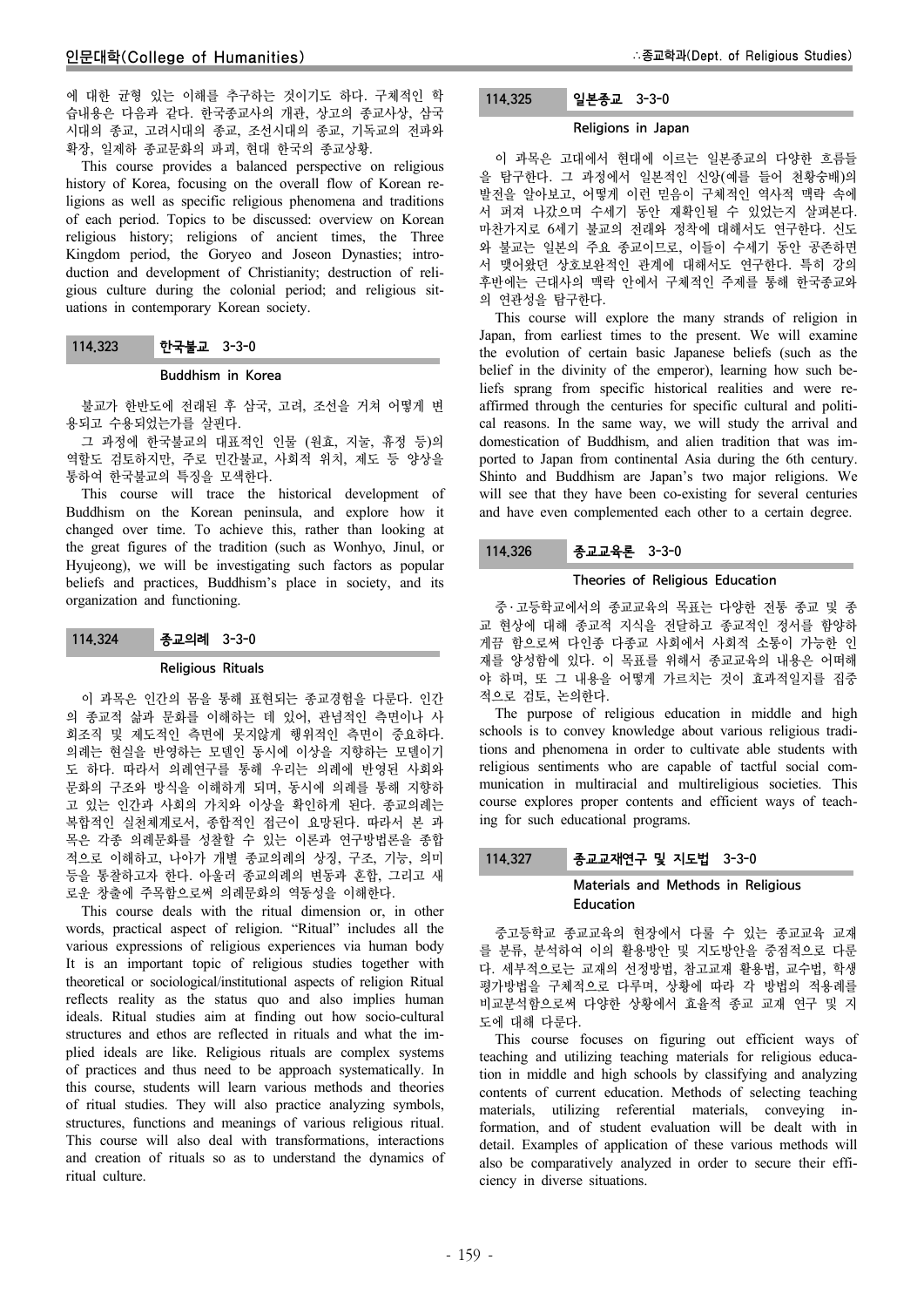# 114.328A 종교교육 논리 및 논술교육 3-3-0

# Logic and Essay Writing in Religious Education

<종교교육론>, <종교 교재 연구 및 지도법> 등의 교과목을 바 탕으로 하여 종교교육에서의 중요문제인 목표설정, 교육과정 구성, 지도방법 및 평가 등의 주제에 관하여 논리적으로 접근하고, 최근 이론과 연구결과를 분석하면서, 한국 종교교육의 당면문제와 그 해결방법을 모색하는 과목이다. 이 강좌에서 학생들은 관심의 정 도에 따라 주제를 정하고, 최근의 연구 결과를 분석하면서 학습한 것을 글로 표현하여, 종교 교육에 있어서 효과적으로 논술을 지도 할 수 있는 능력을 배양하게 된다.

Based on the prerequisite courses of Theories of Religious Education, and Materials and Methods in Religious Education, students are expected to approach and present their logical perspective on objectives, curricula, methods, or any topic of recent religious studies research. Students are encouraged to raise their educational skills to guide logical essay writing in religious eduction.

114.402 신비주의 3-3-0

### Mysticism

非日常性을 추구하는 인간의 신비주의적 성향과 그 내면적 정 신경험으로서의 신비경험에 대한 종합적 이해를 통하여 인간정신 의 비밀을 들여다본다. 이를 위하여 신비주의의 고전적 연구들과 동서양의 신비주의 전통들을 소개하고, 가능한 한 현재 우리 사회 의 신비주의자들과의 직접 접촉을 통하여 신비수행의 현장 감각을 갖도록 한다. 이처럼 본 강의는 학생들로 하여금 신비주의의 구조 적 이해를 통하여 인간의 내면적 정신 경험의 구조와, 이 경험의 외적 표현인 가치추구 행위, 문화가치관 전통과 정신경험의 관계, 그리고 현대문화의 정신사적 문제들을 종합적으로 이해할 수 있도 록 한다.

This course consists of historical and descriptive analyses of mystical traditions from the east and the west. By understanding these mystical experiences students can better grasp the structure of inner experience.

114.407A 경전과 고전 3-3-0

### Canons and Classics

인간의 존재와 세계에 대한 물음이나 죽음, 고통, 선, 자유와 같은 근본적인 문제를 이해하고자 하는 욕망과 같은 것은 종교를 정의하는 데 있어 중요한 부분이다. 이 과목은 텍스트를 통해 이 런 물음에 대한 응답을 찾고 종교와 세계관을 이해하고자 하는 목 적을 가진다. 구체적으로 각 개별종교의 경전을 비롯하여 종교와 세계관에 대해 배울 수 있는 제분야의 고전을 읽고, 이를 통해 학 생과 교수 모두로 하여금 종교학 연구에 있어서 유용한 자료를 찾 아내도록 한다.

The human quest for meaning of their existence and the world around them, and human desire to understand such fundamental issue as death, suffering, the good and evil, and freedom-these are all central parts of what characterizes religion The purpose of this course is to survey various texts that express religious ideas or world views answering those human quests and desires. Students will read narratives such as canons, epics, novels, etc. that contain religious ideas and world views, as useful resources for the study of religion.

# 114.408A\* 종교학졸업논문지도 3-3-0

## Guidance on Senior Thesis Writing

종교학 주제에 대해 탐구하여 연구논문을 작성하는 방법에 대하 여 학습하고 실습한다. 연구주제 선정, 선행연구 조사, 자료수집, 분 석, 논문작성 등 제반과정을 학습하며, 글쓰기와 표기법 등 기술적인 부문도 지도를 받는다. 수강생은 담당교수와 논문지도교수의 협력지 도 하에 탐구를 진행하고 탐구결과를 졸업논문으로 제출한다.

An undergraduate seminar limited to senior Religious Studies majors and minors in their final semester. Students will be guided throughout the whole phases of preparing their theses, including selection of a topic, library research, collection and analysis of materials, and writing manuscripts.

### 114.411 현대종교 3-3-0

#### Contemporary Religions

현대 종교상황의 이해에 있어서 중심주제들인 세속화, 종교해방 운동, 종교다원주의와 신종교들을 기초 자료를 토대로 체계적으로 검토한다.

This course explores the central themes in contemporary religions such as secularization, religious liberty movement, pluralism and new religions

### 114.412 고대종교 3-3-0

#### Ancient Religions

유대교, 그리스도교, 이슬람교 등의 소위 책의 종교들은 이 종 교들의 태동 이전에 지중해를 중심으로 한 고대 중동지방과 그리 스-로마를 중심으로 일어났던 고대 종교들로부터 많은 영향을 받 았다. 이 과목은 메소포타미아의 수메르, 바빌로니아 종교, 고대 이집트 종교, 가나안 바알 종교, 고대 페르시아의 조로아스터교, 고대 후기 그리스-로마 종교들의 내용을 그들의 신화와 경전을 통 해 총체적으로 살피고, 후대 유일신종교와의 연결고리를 탐색한다. 특히 유일신 종교의 기본 교리인 유일신 사상은 다신교 고대 이집트 에서 유일신 아톤신을 섬길 것을 요구했던 아케나톤과 구약성서에서 야훼신앙을 구축했던 모세와의 연관 속에서 추적하고자 한다. 후대 유대교를 거처 그리스도교의 기본교리가 되었던 종말론이나 이원론은 페르시아 제국의 조로아스터교의 종말론, 이원론, 천사론 에서 추적하고자 한다.

Monotheistic religions like Judaism, Christianity, Islam had been shaped under the influence of old religions originated in the Middle East, Greece and Rome. On the whole, this course examines religions of Ancient Mesopotamia Sumerian and Babylonian religions, ancient Egyptian religion, Canaanite Baalism, ancient Persian Mazdaism and Zoroastrianism, and ancient Greece and Rome pagan religions by careful reading of their myths and canons. It also researches how the old religions are related to the later Monotheistic religions. Some of the features in Monotheistic religions, monotheism, apocalypticism, dualism, angelogy can be systematically traced from Old religions.

# 114.413 원시종교 3-3-0

# Primitive Religions

본 강좌는 아시아, 아프리카, 오세아니아, 아메리카, 남태평양지 역에서 확인되는 종교문화의 원초적 형태뿐만 아니라 토착의 종교 문화와 외래 현대문화의 만남을 통해 새롭게 분출된 다양한 종교 문화운동의 실상과 특성을 이해하고자 한다. 따라서 본 강좌에서